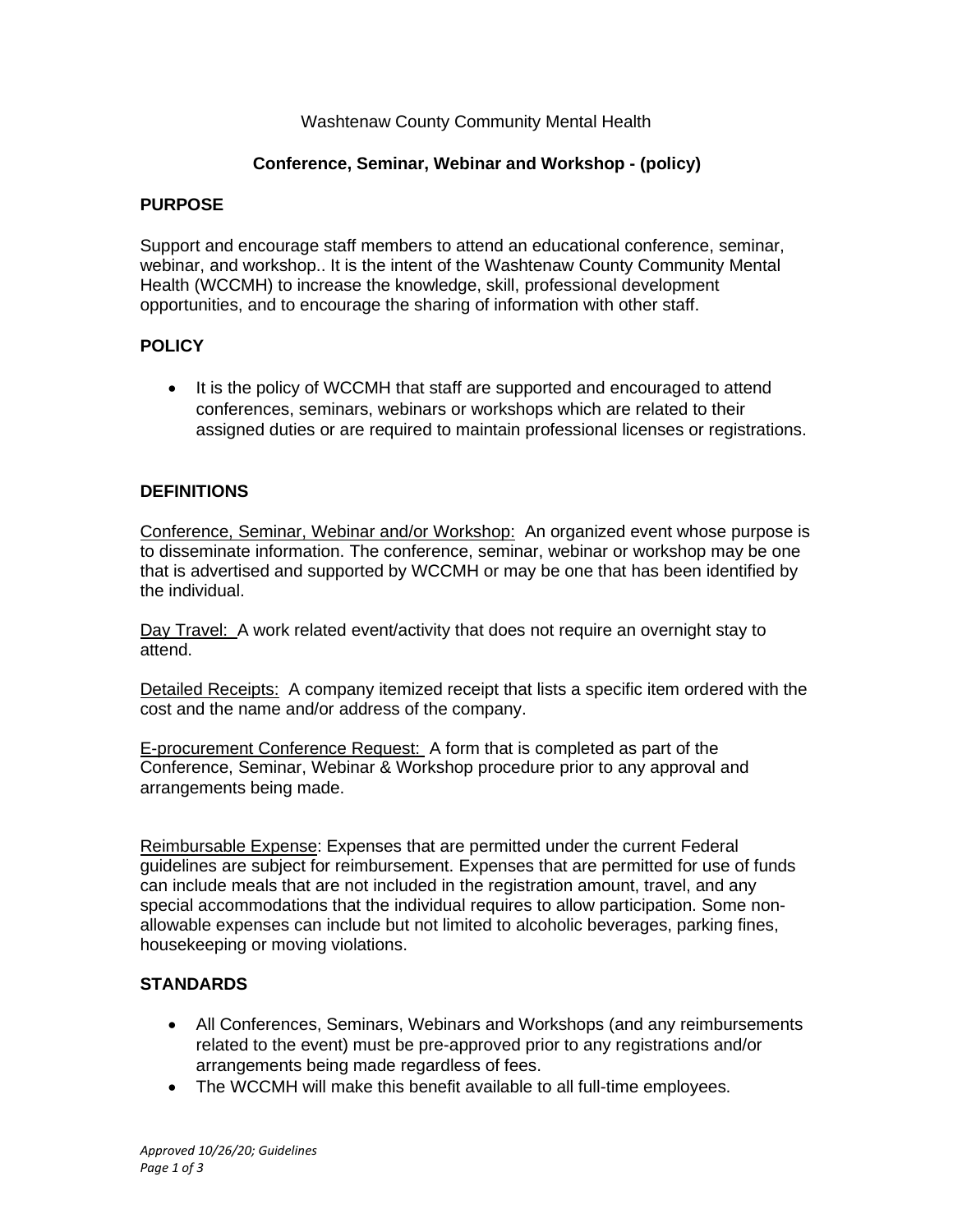- Approval to attend a conference, seminar, webinar or workshop must be preapproved by following the Conference, Seminar, Webinar or Workshop and Seminars procedure regardless of fees..
- Approval of financial support to attend a conference, seminar, webinar or workshop will be based on:
	- $\circ$  1) the ability of the staff to complete their assigned work and that it is not a detriment to the team or consumers being served that day;
	- o 2)agency need for particular staff to attend;
	- $\circ$  3) number of previously attended conferences, seminars, webinars and/or workshops by requesting employee;
	- $\circ$  4) availability of funds within the conference budget
- Any expenses incurred during the conference, seminar, webinar or workshop that are not covered under the pre-approval process and the approved Eprocurement Conference Request, must be submitted by the individual, with supporting detailed receipts, within ninety (90) calendar days after returning from the approved conference, seminar, webinar and/or workshop.
- WCCMH Conference Liaison will prepay as much of the expense as possible through the agency credit card.
- Any exceptions to any standard in this policy will need to be considered by the Executive Director, Director of Operations and/or Finance Director. Least expensive accommodations will be made for staff approved to attend conferences as follows:
	- o **Transportation**
		- Reimbursement for mileage will be approved at the current IRS rate for round trip from assigned worksite to event location or airport.
		- Airfare for staff when travel by car is not reasonable
		- Ground transportation, which includes but not limited to: Ride Sharing and/or Ride Hailing, between airport and hotel/lodging location is prepaid when a service is available, otherwise staff must retain receipts and submit for reimbursement
		- All air travel reservations are based on the event dates. Staff that wish to travel outside of the event dates must coordinate with the Conference Liaison with the understanding that transportation may not be paid in full.
		- Car rental will be prepaid by the Conference Liaison.
		- Staff may reserve and utilize a County vehicle in lieu of their personal vehicle when available.

#### o **Hotel/Lodging**

- Reservations are made by the Conference Liaison at a location recommended by the event literature or at the most centrally located overflow alternative available
- All hotel/lodging reservations are based on the event dates. Staff that wish to travel outside of the event dates must coordinate with the Conference Liaison with the understanding that hotel/lodging may not be paid in full.

#### o **Food/Miscellaneous**

Staff must collect all detailed receipts for pre-approved expenses and submit to Conference Liaison via the Business Expense